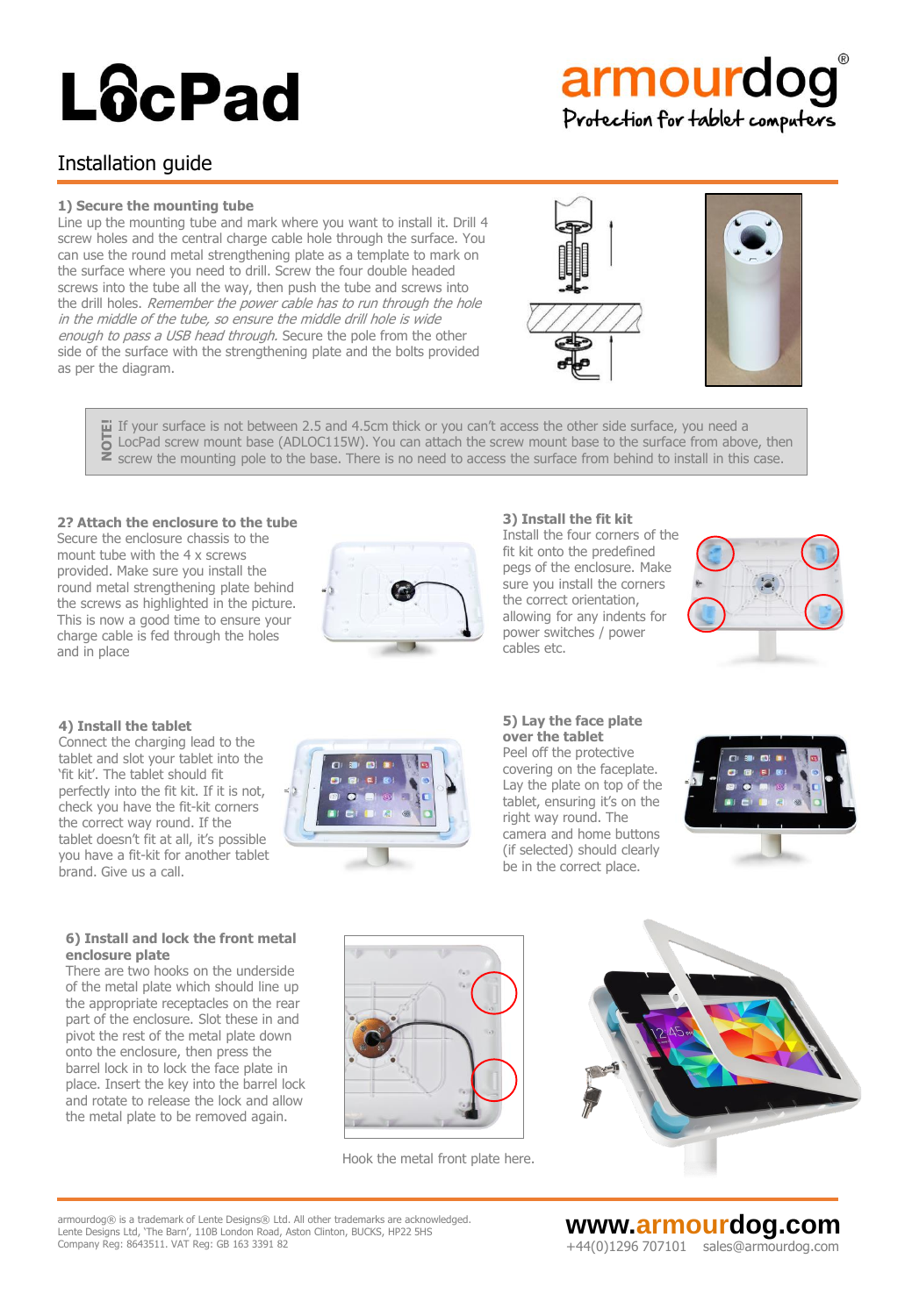

### Specification sheet

The armourdog® LocPad anti-theft kiosk is a stylish and flexible way to protect your tablet from theft and damage in an open access area. The modular construction and simple design allows you to mount your tablet however you want; freestanding on the floor, wall mounted, or desk. There are a number of iterations available, and this guide will take you through the various options and how to install them.



## LocPad Enclosures

There are three sizes of tablet enclosure available, from the iPad Mini all the way up to the 12.9" iPad Pro. The 9" to 11" enclosure offers the most choice of tablet compatibility including Apple, Samsung, and Lenovo. We use an internal 'fit kit' with a specially fitted face plate to allow these various sized tablets to be securely held in place. These fit kits can be swapped out at a later date, allowing you to upgrade your tablet while retaining the same kiosk.



## 'Fit kits' and faceplates

Fit kits and the associated faceplates can be ordered separately, but will usually be bundled with a complete kiosk pack. Faceplates are available with the tablet's camera and home buttons both covered or both open, depending on your security requirements. Fit kits and faceplates can easily changed at a later date so you don't have to buy a whole new LocPad if you update your tablet.



Fit Kit to hold tablet securely in place Tablet faceplate



armourdog® is a trademark of Lente Designs® Ltd. All other trademarks are acknowledged. armourdog@ is a trademark of Lente Designs® Ltd. All other trademarks are acknowledged.<br>Lente Designs Ltd, 'The Barn', 110B London Road, Aston Clinton, BUCKS, HP22 5HS <br>Company Reg: 8643511. V

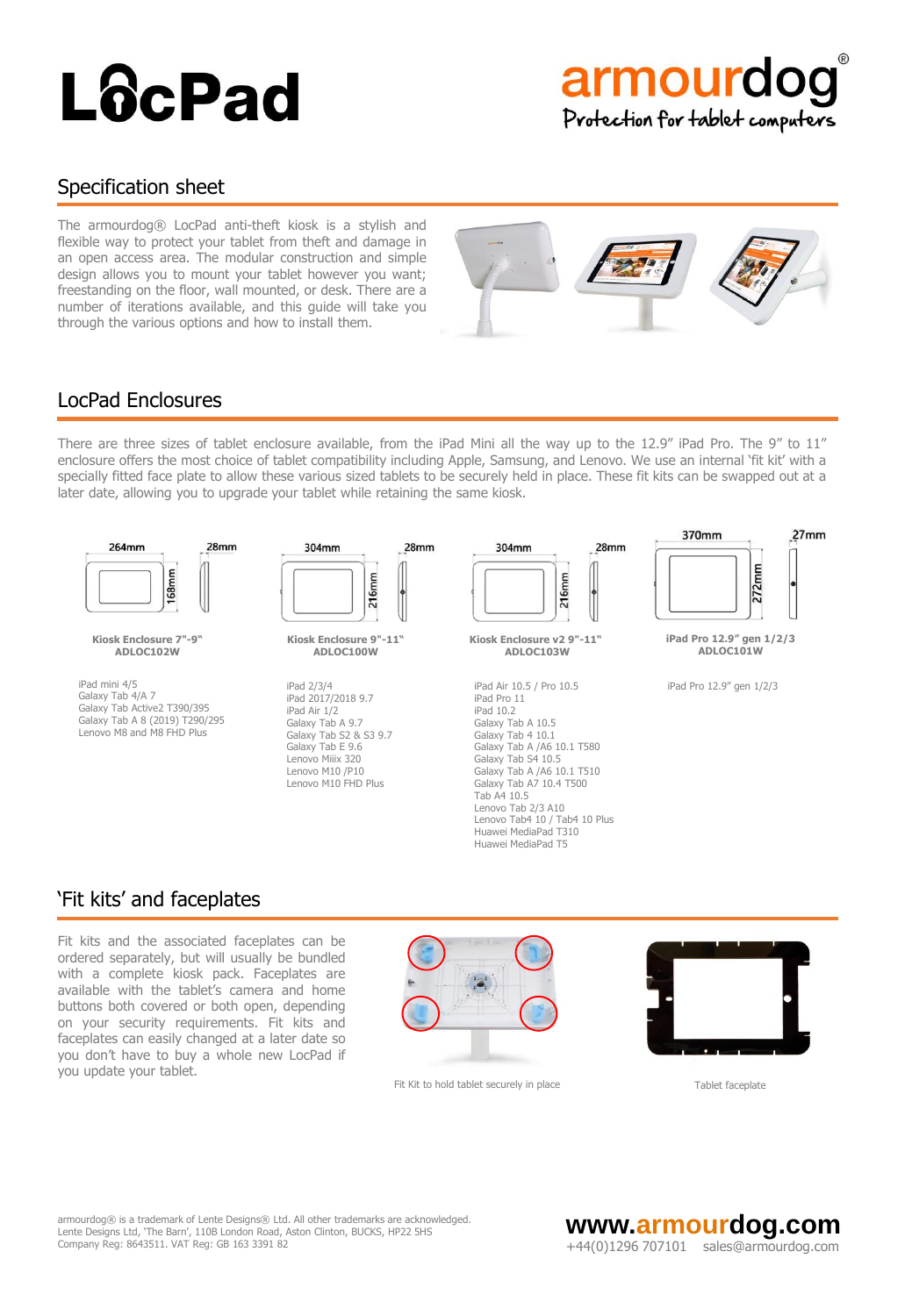# armourdog Protection for tablet computers

## Mounting options

There are various mounting options for all three sizes of tablet enclosure. These are usually sold in a bundle with all of the components required for you to build a complete installation, but can be ordered separately if you wish to modify or upgrade your current LocPad. You can install the tablet onto the mount in a landscape or portrait orientation.

**LocPad® 30° mounting tube**. The 30° angled tube can be mounted onto a desk or wall and has a fairly shallow angle. PART CODE: ADMTC102W



**LocPad® 45° mounting tube**. The 45° angled tube can be mounted onto a desk or wall and has is the best 'all round' choice for most installations. If you're not sure which mount to use, the 45° mounting tube is usually the one to go for. PART CODE: ADMTC103W







armourdog® is a trademark of Lente Designs® Ltd. All other trademarks are acknowledged.<br>Lente Designs Ltd, 'The Barn', 110B London Road, Aston Clinton, BUCKS, HP22 5HS armourdog® is a trademark of Lente Designs® Ltd. All other trademarks are acknowledged.<br>Lente Designs Ltd, 'The Barn', 110B London Road, Aston Clinton, BUCKS, HP22 5HS **www.armord.com WWW.armOUrdog.COM** Company Reg: 8643511. VAT Reg: GB 163 3391 82  $+44(0)1296$   $707101$  sales@armourdog.com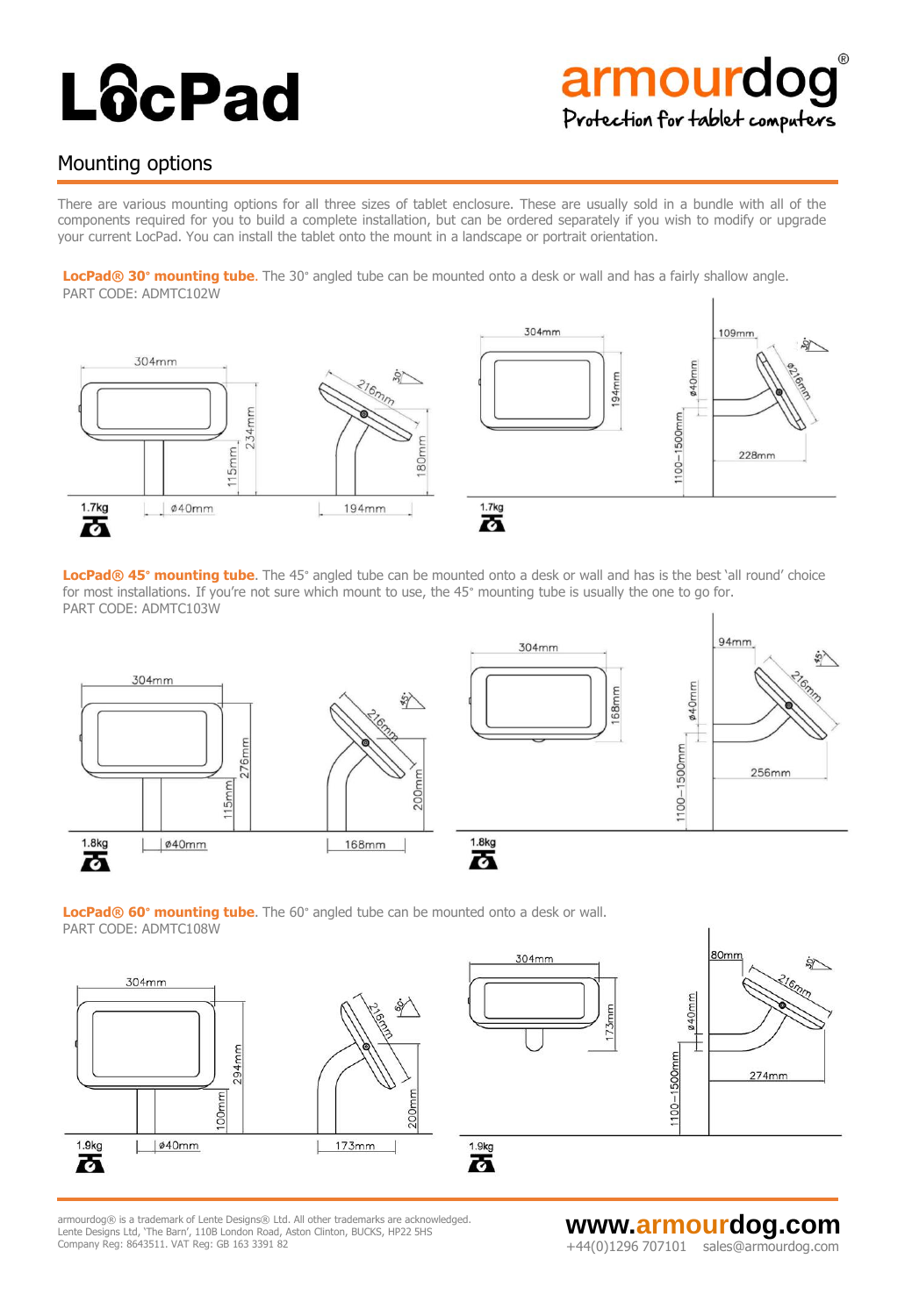# armourdog Protection for tablet computers

## Mounting options

There are various mounting options for all three sizes of tablet enclosure. These are usually sold in a bundle with all of the components required for you to build a complete installation, but can be ordered separately if you wish to modify or upgrade your current LocPad. You can install the tablet onto the mount in a landscape or portrait orientation.

**LocPad® 'Gooseneck' mount**. This flexible tube allows for a wide degree of movement, allowing the user to adjust the angle of the screen for their viewing comfort. The display can be bent right over backwards to show a customer the screen for instance. This mount gives huge flexibility when various viewing angles are required. PART CODE: ADMTC104W



**LocPad® tilt mount**. This strong desk or wall mount allows the tablet to be tilted towards or away from the user. Useful in a retail environment to allow the tablet to be tilted towards the customer for them to inspect the screen. When wall mounted, the screen can be angled to suit users of varying heights. This also allows for easy use by wheelchair users. PART CODE: ADMTC107W

**LocPad® wall mount**. This short, 90° tube allows for easy configuration onto a solid or partition wall. When sold in a kiosk bundle, the wall mount is supplied with the 'screw mounting base' to allow for simple installation to solid walls. PART CODE: ADMTC101W







 $1.3kg$ 

丙



armourdog® is a trademark of Lente Designs® Ltd. All other trademarks are acknowledged. Lente Designs Ltd, 'The Barn', 110B London Road, Aston Clinton, BUCKS, HP22 5HS<br>Company Reg: 8643511. VAT Reg: GB 163 3391 82

**WWW.armourdog.com**<br>+44(0)1296 707101 sales@armourdog.com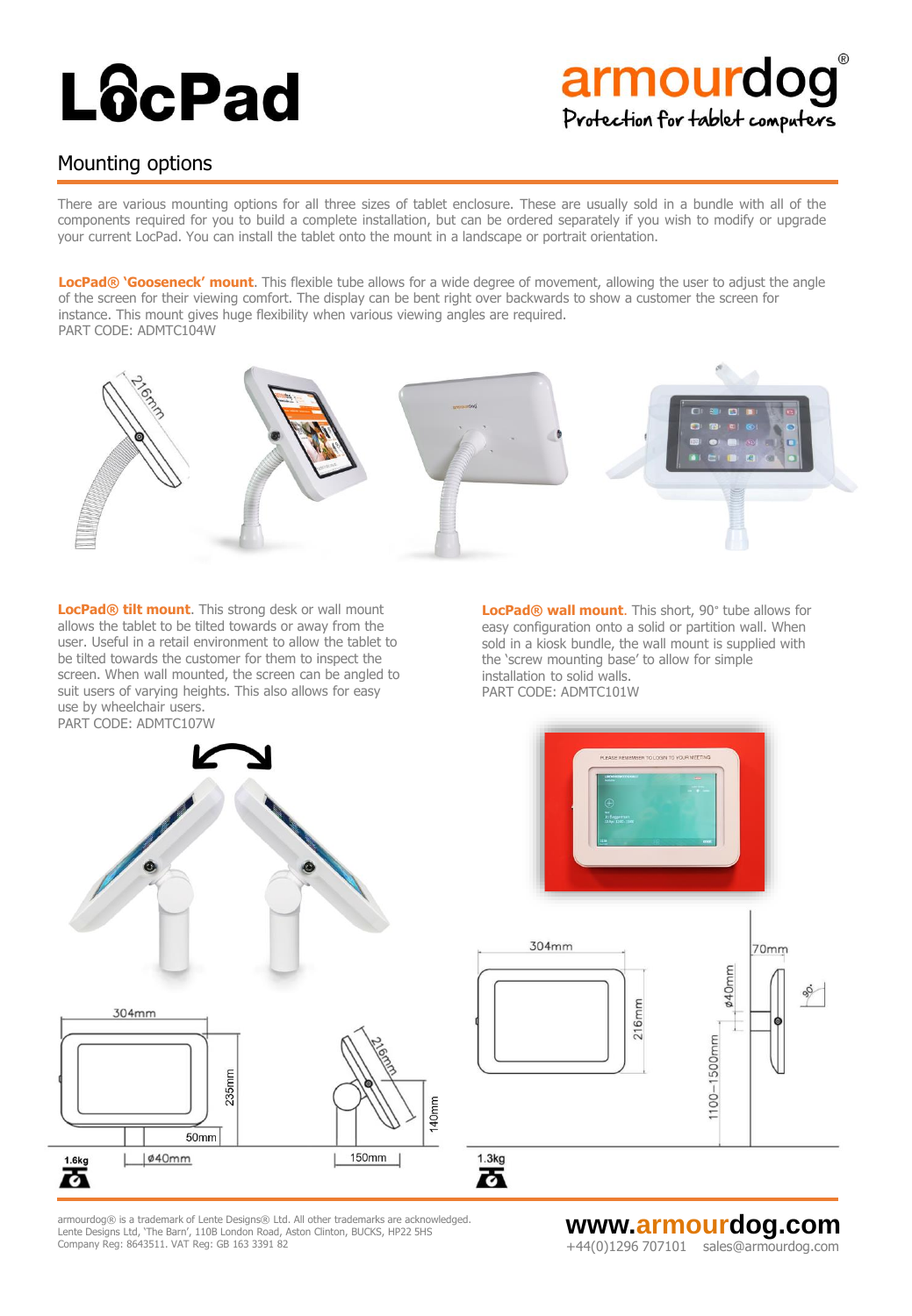# armourdog Protection for tablet computers

## Mounting options

**LocPad® Freestanding floor mount**. At just over 1 metre tall, the floor mount is the perfect solution to present information to the customer where a suitable desk or wall mount isn't possible. The pole can be bolted directly into the floor, but installation onto the supplied floor plate allows the tablet to be moved according to requirements. There is a Kensington lock point at the base of the pole for added security. Great for a larger display like the iPad Pro 12.9". We suggest using one of our extended charge cables to power the tablet.

PART CODE: ADMTC105W





**LocPad® Fixed floor mount**. Similar to the freestanding in dimensions, the fixed floor mount requires screwing into the floor for a secure installation. PART CODE: ADMTC109W



Other mounting options are available on request We can also manufacture to custom colour and company logo specifications (although a Minimum Order Quantity maybe required). If you have any specific requirements, please just give us a call to discuss.





armourdog® is a trademark of Lente Designs® Ltd. All other trademarks are acknowledged.<br>Lente Designs Ltd, 'The Barn', 110B London Road, Aston Clinton, BUCKS, HP22 5HS armourdog® is a trademark of Lente Designs® Ltd. All other trademarks are acknowledged.<br>Lente Designs Ltd, 'The Barn', 110B London Road, Aston Clinton, BUCKS, HP22 5HS **www.armord.com WWW.armOUrdog.COM** Company Reg: 8643511. VAT Reg: GB 163 3391 82  $+44(0)1296$   $707101$  sales@armourdog.com